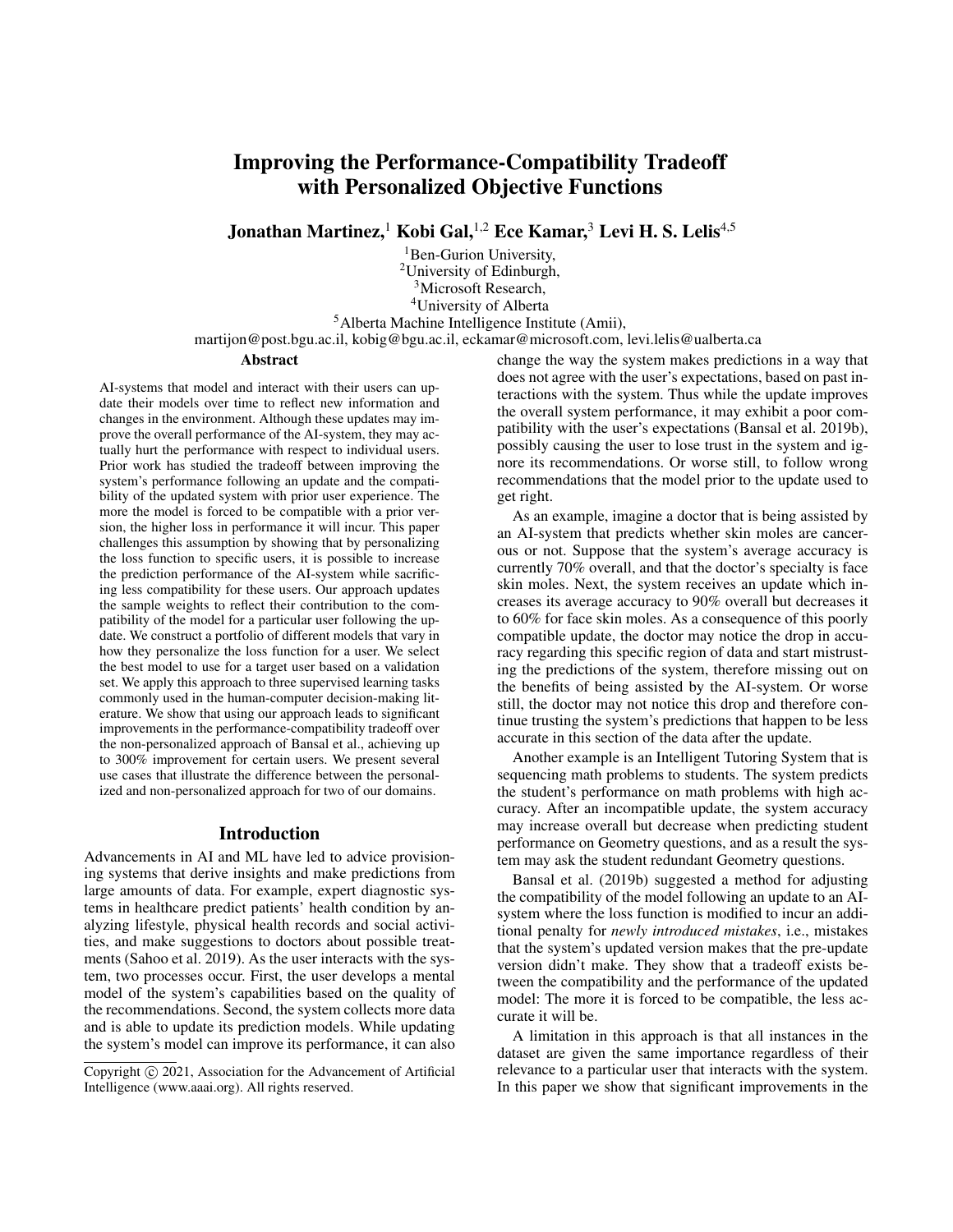performance-compatibility tradeoff can be achieved by *personalizing* the objective function for target users that interact with an AI-system. Our approach weighs each training sample with respect to its effect on the compatibility of the AI-system following the update. We train different models that vary in the extent to which they personalize the objective function for target users, including an extreme approach to personalization where the model relies exclusively on the personal history of the target user.

We apply this methodology towards computing the performance-compatibility tradeoff in three domains from the human-computer decision making literature. In each domain, we measure the performance of different personalization models for solving a classification task according to the area under the performance-compatibility tradeoff curves  $(AUTC)$  that they produce. Our approach significantly outperformed the baseline approach (Bansal et al. 2019b) in all domains in terms of the  $AUTC$  metric, achieving results that are as much as 90% better on average and up to 300% for certain users. We present several use cases that illustrate the difference between the personalized and nonpersonalized approach for two of our domains.

These results carry important insights for the designers of AI-systems that interact with users over time. They show that by utilizing personalized objective functions to update the system, it is possible to improve the system's performance while minimizing the degradation of its compatibility with the model prior to the update.

#### Preliminaries

Let  $h_1$  be the model prior to the update and  $h_2$  the model following the update, such that  $h_1$  is trained on a small subset of the data used for training  $h_2$ . A newly introduced error is an error that  $h_2$  makes that  $h_1$  doesn't make. The compatibility of an update to a classifier measures the amount of new errors that are introduced by the updated model  $h_2$ . Bansal et al. (2019b) propose the following definition for the compatibility score of an update:

**Definition 1.** The *compatibility score* of a model  $h_2$  relative to a pre-updated model  $h_1$  on some dataset D:

$$
C(h_1, h_2, D) = \frac{\sum_{i=1}^{|D|} \mathbb{1}[h_1(x_i) = h_2(x_i) = y_i]}{\sum_{i=1}^{|D|} \mathbb{1}[h_1(x_i) = y_i]}
$$
(1)

Where **1** is the indicator function. The compatibility score is the ratio of samples in  $D$  that  $h_2$  predicts correctly among all the samples that  $h_1$  predicts correctly. As the number of newly introduced errors decreases the compatibility score approaches 1 and as this number increases it approaches 0.

Bansal et al. (2019b) propose a way of modifying a loss function  $L$  (e.g., Cross-Entropy Loss) such that the amount of penalty given for the predicted label of an instance depends on whether it corresponds to a newly introduced error:

$$
L_c(x) = (1 - \lambda) \cdot L(x) + \lambda \cdot L(x) \cdot \mathbb{1}[h_1(x) = y] \tag{2}
$$

Where  $L(x)$  is the penalty (loss) given to an updated model for the label it predicts for an instance x and  $\lambda \in [0, 1]$  is the importance given to compatibility. We added the  $(1 - \lambda)$ 



Figure 1: A synthetic example of performance-compatibility tradeoff curves. The x-axis represents the model's compatibility score (Equation 1) and the y-axis its performance (e.g., accuracy). The dashed horizontal line corresponds to the performance of the pre-updated model  $h_1$  while the curves correspond to two updated models fitted using Equation 6 with different vectors  $W$ . Each point corresponds to a particular value of  $\lambda$  (the compatibility importance parameter).

term so that the whole spectrum of loss functions  $L_c$  could be achieved by values of  $\lambda$  that are between 0 and 1. We assume that the performance of model  $h_2$  on a held out testset is at least as good as the performance of model  $h_1$ , which is a reasonable assumption since  $h_2$  is trained on a superset of the data used to train  $h_1$ .

As the value of the parameter  $\lambda$  increases, so does the penalty for newly introduced errors. This simultaneously increases the compatibility score of the updated model and tends to decrease its performance as the updated model  $h_2$ is forced to make predictions similar to those made by the pre-update model  $h_1$ . Varying the value of  $\lambda$  generates a *performance-compatibility tradeoff curve*, as depicted by the synthetic example shown in Figure 1. The goal of the personalization approach we propose is to maximize the area under this curve, which is proportional to the quality of the tradeoff described by the curve.

In our medical example, once the modified loss function  $L_c$  from Equation 2 is used instead of the regular loss L to update the system, there will be fewer newly introduced mistakes. This will improve the compatibility of the update at a certain expense of the system's overall accuracy, increasing the likelihood that the doctor will continue trusting the system's predictions.

# Personalizing Objective Functions

Our hypothesis is that personalizing the objective function for a particular user is likely to improve the performancecompatibility tradeoff provided to that user following the update to the system.

**Definition 2.** Hypothesis h is correct for dataset D if  $\forall x_i \in$ D we have that  $h(x_i) = y_i$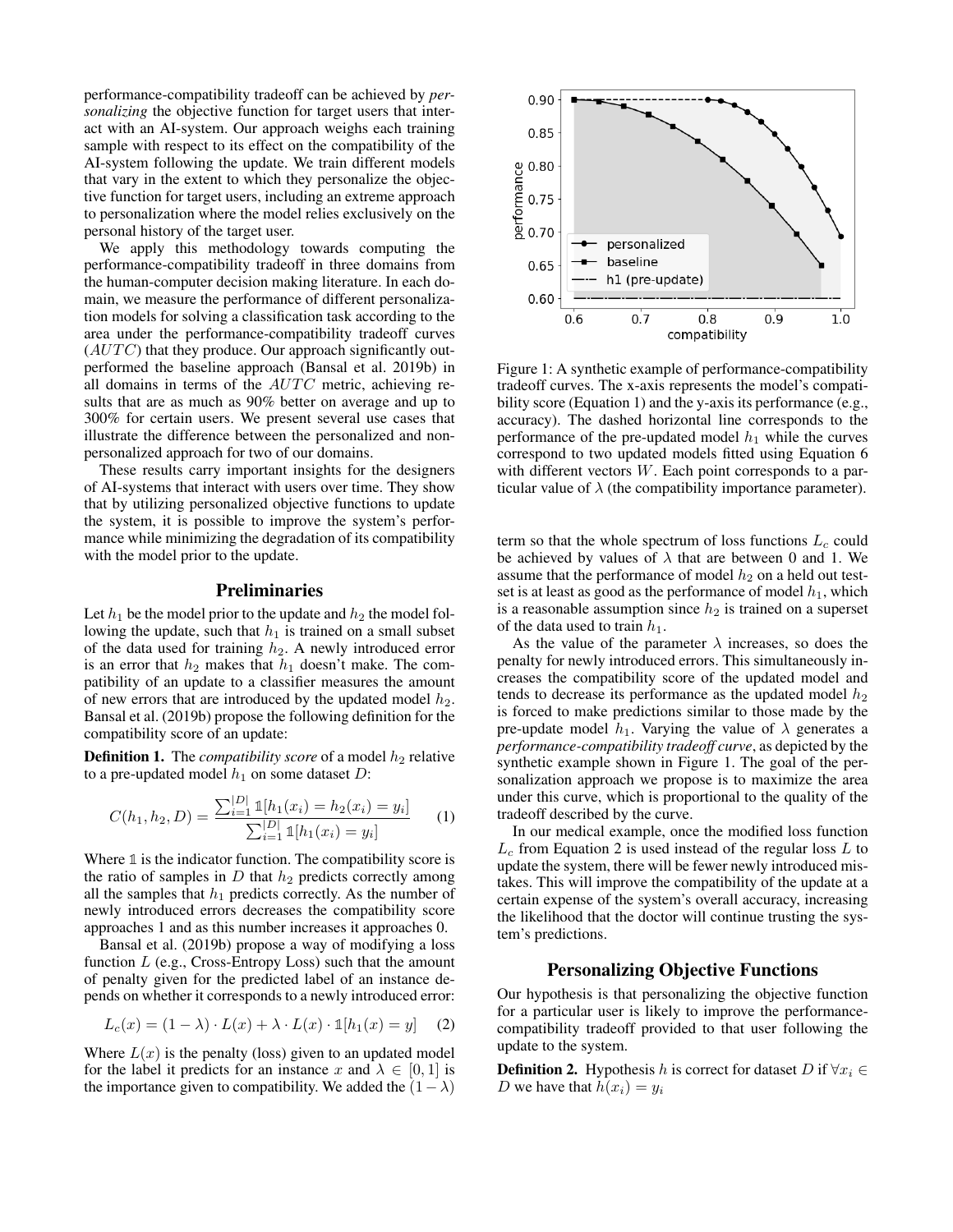Let D be a dataset and  $D^c \subseteq D$  be the subset of samples for which  $h_1$  is correct. Errors that  $h_2$  makes on samples in  $D<sup>c</sup>$  decrease its compatibility score, hence the superscript  $c$ that stands for "compatibility". Given a dataset  $D$  and a preupdate model  $h_1$  used to determine  $D<sup>c</sup>$ , the weight of each sample  $x \in D$  can be assigned by the following function:

$$
w_c(x, D, \lambda) = (1 - \lambda) \cdot \mathbb{1}[x \in D] + \lambda \cdot \mathbb{1}[x \in D^c]
$$
 (3)  
=  $(1 - \lambda) + \lambda \cdot \mathbb{1}[x \in D^c]$ 

Note that  $\mathbb{1}[x \in D]$  is always equal to 1, therefore we can simplify Equation 3 like shown above. Let  $L<sub>s</sub>$  be the summation of the penalties given by a loss function  $L$  to the samples  $x \in D$  weighted by some arbitrary weighting function w:

$$
L_s(D, w) = \sum_{x \in D} w \cdot L(x) \tag{4}
$$

The objective function that results from summing the penalties given by  $L_c$  (Equation 2) is equivalent to the one that results from using  $w_c$  (Equation 3) on  $L_s$ :

$$
L_s(D, w_c) = \sum_{x \in D} L_c(x) \tag{5}
$$

This means that utilizing  $L_c$  is equivalent to assigning sample weights according to  $w_c$  and utilizing the regular loss function L. Next, we extend Equation 3 to *personalize* the objective function for particular users. Let  $D_i \subseteq D$  be the set of samples corresponding to the history of interaction between user i and the AI-system, and  $D_i^c \subseteq D_i$  be the subset of those samples such that the pre-update hypothesis  $h_1$  is correct (Definition 2). As with  $D<sup>c</sup>$ , errors that the updated model  $h_2$  makes on  $D_i^c$  are *newly introduced errors* that reduce its compatibility score (Equation 1).

We personalize the objective function to a target user by assigning a weight to each sample in the dataset according to the following. Let  $W = (w_0, w_1, w_2, w_3)$  be a set of four weights such that each weight captures the impact that each set of samples  $D, D_i, D^c$  and  $D_i^c$  (respectively) will have on the updated model's compatibility in respect to a target user  $i$ . Each combination of weights  $W$  represents a different approach or degree of personalization. Given a dataset  $D$ , a target user i, a vector  $W$  and a pre-update model  $h_1$  used to determine both  $D^c$  and  $D_i^c$ , we assign the weight to each sample  $x \in D$  by the following function:

$$
w(x, i, D, W, \lambda) =
$$
  
\n
$$
(1 - \lambda) \cdot (w_0 \cdot \mathbb{1}[x \in D] + w_1 \cdot \mathbb{1}[x \in D_i])
$$
  
\n
$$
+ \lambda \cdot (w_2 \cdot \mathbb{1}[x \in D^c] + w_3 \cdot \mathbb{1}[x \in D_i^c])
$$
\n(6)

By assigning the sample weights in this manner, we *personalize* the objective function with respect to the target user i according to the personalization approach indicated by W. As in Equation 3, the parameter  $\lambda$  determines the importance the model gives to achieving a good compatibility score, therefore influencing the tradeoff between compatibility and performance.

Importantly, the personalized approach learns from the entire data set. But in contrast to the baseline approach, it distinguishes between the samples that belong to the target

| model          | $W_k$              |       |          |       |
|----------------|--------------------|-------|----------|-------|
|                | $\boldsymbol{w}_0$ | $w_1$ | $w_2$    | $w_3$ |
| m <sub>0</sub> | 1                  | 0     | 1        | 0     |
| m <sub>1</sub> | 0                  | 1     | 0        | 1     |
| m <sub>2</sub> | 0                  | 1     | 1        | 0     |
| m <sub>3</sub> | 0                  | 1     | 1        | 1     |
| m <sub>4</sub> |                    | 0     | $\theta$ | 1     |
| $m_5$          | 1                  | 1     | 0        | 1     |
| m <sub>6</sub> | 1                  | 0     | 1        | 1     |
| m <sub>7</sub> |                    | 1     | 1        | 0     |
| m <sub>8</sub> |                    |       |          |       |

Table 1: The portfolio of models M.

user's history and the ones that don't. For instance, if a sample x belongs to the target user i, then  $x \in D$  and  $x \in D_i$ , but  $x \in D^c$  and  $x \in D_i^c$  only if the pre-update model  $h_1$ predicts the correct label for x.

As previously mentioned, by varying the weight parameters in W we can generate models that differ in the extent to which the objective function is personalized to a target user. Let a model  $m_k$  be a model fitted using the objective function that results from a given set of weights  $W_k$ . In this work we consider only binary weights (0 or 1), resulting in the family of models shown in Table 1.

Note that for some combinations of  $W$  varying the value of  $\lambda$  will not change the weights of the samples relative to one another. Such models cannot generate a performancecompatibility tradeoff curve by varying the parameter  $\lambda$ since varying it won't change their predictions in any way. Therefore, they are not included in the set of models M we tested throughout the experiments. For example,  $W =$  $(1, 1, 0, 0)$  collapses the weight function from Equation 6 into  $(1 - \lambda) \cdot (w_0 \cdot \mathbb{1}[x \in D] + w_1 \cdot \mathbb{1}[x \in D_i])$  that completely disregards compatibility as it ignores whether the pre-update model  $h_1$  predicts the correct label.

Each model represents a different approach to personalization. In particular, the model  $m_0$  does not differentiate between users since its weight function is equivalent to Equation 3. This is the model of Bansal et al. (2019a), that we consider as our baseline. In contrast, the objective function of  $m_1$  represents an extreme approach to personalization where only the samples that belong to the user's history  $(x \in D_i)$  are considered.

## Methodology

In this section we present our methodology for selecting a personalized model for a target user and for measuring the quality of a performance-compatibility tradeoff.<sup>1</sup> To this end we interleave training the models  $M$  for a given domain using a general purpose machine learning algorithm and choosing the best model for each user through a nested cross-validation process (Tashman 2000). This crossvalidation process, described in Figure 2, preserves the temporal consistency of the user's interactions with the system

<sup>1</sup>Code and data is publicly available at https://github.com/ jonmartz/CompatibilityPersonalization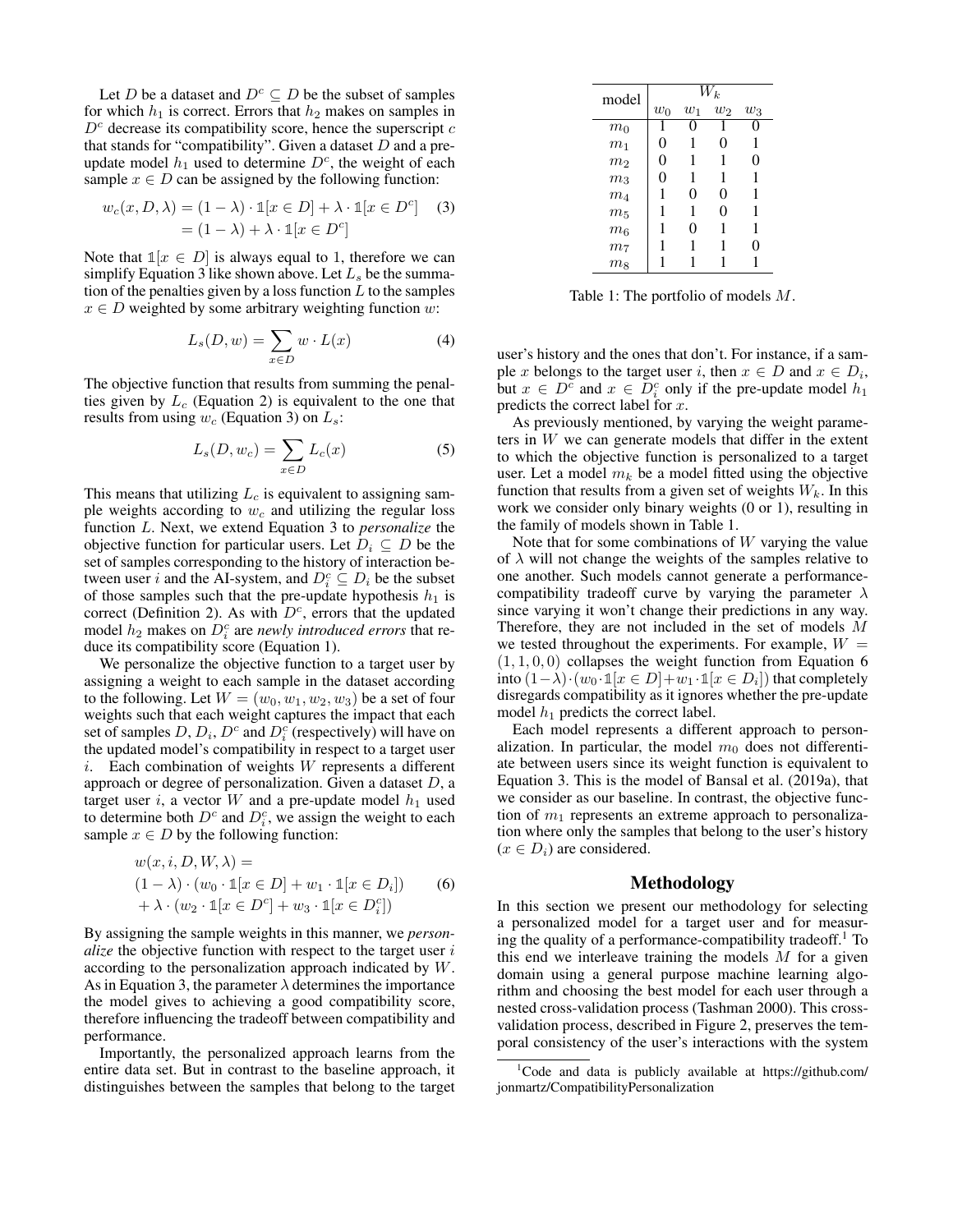

Figure 2: Visualization of the nested cross-validation employed in the experiments, with  $k$  outer-folds,  $m$  inner-folds and  $n$  users.  $D_i$  is the data of user  $i.$  In each outer-fold $_p$  a test set  $Y_i^p$  is selected, while in each inner-fold  $_{p,q}$  the remaining data  $D_i^p$  is split into a train set  $T_i^{p,q}$  and a validation set  $V_i^{p,q}$ . The models are fitted on  $T^{p,q}$  (the union of all the user train sets). The crossed boxes indicate the data dropped as part of the cross-validation process.

and consists of two levels: An outer cross-validation loop for improving the statistical significance of the results and an inner cross-validation loop for selecting the best model for each user.

Let  $D_i$  be the time-series data available for user i in dataset D. In each outer-fold<sub>p</sub> a time-contiguous test set  $Y_i^p \in D_i$  (10% in our experiments) is chosen for each user i. Let  $D_i^p$  be the set of data points representing user i's interactions that happened before all interactions in  $Y_i^p$ . We use  $D_i^p$  for the inner cross-validation loop. In each inner $fold_{p,q}$  a timestamp is randomly selected for every user i and used to split  $D_i^{\overline{p}}$  into disjoint and time-contiguous training set  $T_i^{p,q}$  and validation set  $V_i^{p,q}$ . We choose the timestamp defining the split randomly to vary the amount of training data for each user. Every model  $m_k \in M$  is trained on  $T^{p,q} = \bigcup_j T_j^{p,q}$  and validated on  $V_i^{p,q}$ . Each sample  $x \in T^{p,q}$  is assigned the weight  $w(x, i, T^{p,q}, W_k, \lambda)$  (Equation 6 with the respective weight vector  $W_k$  from Table 1).

The model with the best average performance on the sets  $V_i^{p,q}$ , where we vary q and fix both i and p, is chosen for the target user *i*. Finally, we fit the chosen model on  $D_i^p$ , for maximizing the amount of training data, and evaluate it on the test set  $Y_i^p$ . Each iteration of the outer loop provides a prediction and thus a quality metric of our system for user i. We report the average results produced by the outer iterations of our cross-validation scheme.

To evaluate a model we need to measure the quality of the performance-compatibility tradeoff it provides. The ROC curve (receiver operating characteristic curve) is a graph that shows the tradeoff between true positive and false positive

ratios of a classification model's predictions, and the area under this curve – commonly referred to as AUC – provides a measure of the model's performance. Similarly, to measure the quality of a performance-compatibility tradeoff we compute the area under its curve (Figure 1), and call this metric AUTC (Area Under the Tradeoff Curve). The measure of model performance (y-axis in Figure 1) we report in our results is the aforementioned AUC.

An issue when comparing tradeoff curves by the AUTC metric is that one curve may start at a higher compatibility score than the other. For example, in Figure 1, the starting points of the curves differ significantly in terms of compatibility, while the maximum compatibility scores they achieve are very similar. This causes the area under the personalized model to be smaller than the area for the baseline, while clearly the tradeoff provided by the personalized model is better. To correct this issue, we artificially extend the curves to the minimal compatibility score achieved by either one of the curves being compared.

For instance, in Figure 1 the personalized model provides a performance of 0.9 for its minimal compatibility score of 0.8, so we extend its curve with a straight line from compatibility score 0.8 to 0.6 in order to match the minimal compatibility score of the baseline (as indicated by the dashed line at the top of the plot). We report the area under the extended curve for the evaluated models, after removing the area below the line that corresponds to the performance of  $h_1$  (the dashed line at the bottom of Figure 1) as we are interested only in improvements relative to the pre-update model's performance.

# Empirical Results

We applied our approach to three domains commonly used in Human-Computer Decision Making.

- 1. ASSISTments (available from PSLC Datashop https:// pslcdatashop.web.cmu.edu/). This domain includes interactions of students solving online math problems in classrooms. The classification task is to predict if a student will answer a question correctly on the first attempt given the history of the student's interactions with the system (Feng, Heffernan, and Koedinger 2006). The experiment included ∼50,000 instances from 100 students with histories ranging from 50 to 1000 instances with a mean of 525.
- 2. Galaxy Zoo (GZ) (available from https://data.galaxyzoo. org/). This domain includes interactions from a crowdsourced astronomy project which invites people to assist in the morphological classification of large numbers of galaxies from digital images. The classification task is to predict if a user will dropout from the GZ site within a designated time window. We included ∼50,000 instances from 100 students with histories ranging from 50 to 1000 instances with a mean of 525.
- 3. The Stanford MOOCPosts (MOOC) dataset (available from https://datastage.stanford.edu/StanfordMoocPosts/). This domain includes instances of online forum posts of students from eleven Stanford University courses. The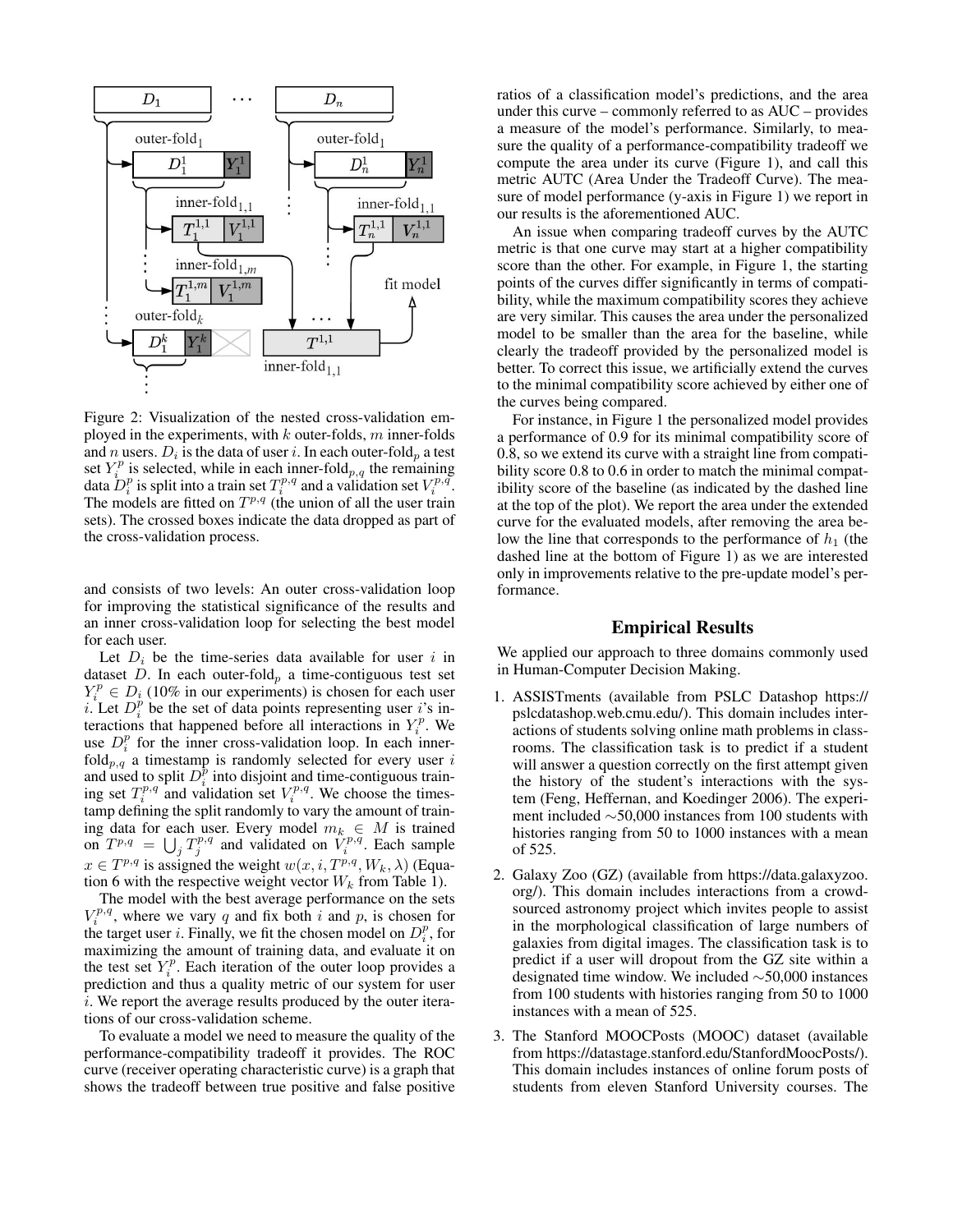

Figure 3: Normalized AUTC measure for the baseline, personalized and oracle models on the different datasets. In all the paired t-tests between the personalized and baseline models the p-value was smaller than 0.05.

| Dataset            | $\%$ times better than baseline |          |  |  |
|--------------------|---------------------------------|----------|--|--|
|                    | Personalized                    | Oracle   |  |  |
| <b>ASSISTments</b> | $26.4\%$                        | 62.8%    |  |  |
| GZ.                | $16.2\%$                        | $30.4\%$ |  |  |
| MOOC               | $15.9\%$                        | $40.4\%$ |  |  |

Table 2: Percentage of times that our approach and an Oracle with hindsight selected a model that performed better (not equal) than the baseline in a test set.

classification task is to predict if a forum post by a student reflects a high level of confusion about course material. The experiment included ∼5000 instances from 100 students with histories ranging from 20 to 500 instances with a mean of 260 (the longest histories found).

Our criteria for selecting domains was that they 1) include multiple interactions between users and systems (e.g., classifying galaxies); 2) require the system to make decisions in real time (e.g., determine whether a post is expressing confusion); 3) AI-systems can be potentially used to support the decision making of users (e.g., generating feedback to students).

We trained the models in  $M$  (Table 1) using the version of decision tree classifiers (CART) implemented in the scikitlearn Python package (Pedregosa et al. 2011). Each model is trained multiple times with various values of  $\lambda$  to produce the tradeoff curves. We used the "sample weights" parameter to personalize the sample weights according to Equation  $6<sup>2</sup>$ 

Figure 3 shows results averaged over all the users and all the cross-validation folds in each dataset. The height of each



Figure 4: Histogram of the amount of times each model  $m \in$ M was the best performing one in a user's validation set.

bar indicates the model's AUTC divided by the AUTC of an Oracle model that has hindsight of which model is best for each user's set (has full information). The difference between the personalized model and the baseline is statistically significant (obtained a p-value below 0.05 on a paired t-test between the two models, on all three datasets).

Table 2 shows the percentage of times that the personalization approach and the Oracle outperformed the baseline. These results indicate that there's still room for improving the personalization approach and achieving a performance closer to that of the Oracle. For instance, in the ASSISTments dataset the personalized approach selected a model that is better than the baseline 26.4% of the time while the Oracle did so 62.8% of the time.

Figure 4 shows the percentage of times each model from M was the best model in a user's validation set. This distribution indicates that no model is always better than all the others, and that even the baseline  $(m_0)$  is sometimes the best model. The model  $m<sub>7</sub>$  performed best most of the time in the ASSISTments and MOOC datasets, while the model  $m_1$  did so in the GZ dataset. This indicates that in the two former datasets it was preferable to consider all the users (as  $m<sub>7</sub>$ ) assigns a non-zero weight to all the samples) while in the GZ dataset it was better to consider only the target user (as  $m<sub>1</sub>$  assigns zero weight to all the samples that come from non-target users).

Selecting the best model for each user using the inner cross-validation depicted in Figure 2 proved to be a significantly better strategy than naively selecting one of the models in M to be used uniformly on all the users in a dataset. Doing so without the cross-validation didn't yield statistically significant improvements relative to the baseline due to high variance in the results.

## Use Cases

In this section we present two use cases in which the personalized model differed from the baseline model of Bansal et al. (2019a) and provided a better performance-compatibility tradeoff. In each case, we describe the difference between

<sup>&</sup>lt;sup>2</sup>Neural Networks provided a better performance than the Decision Trees, but we decided to report results for the latter because it is more explainable to people.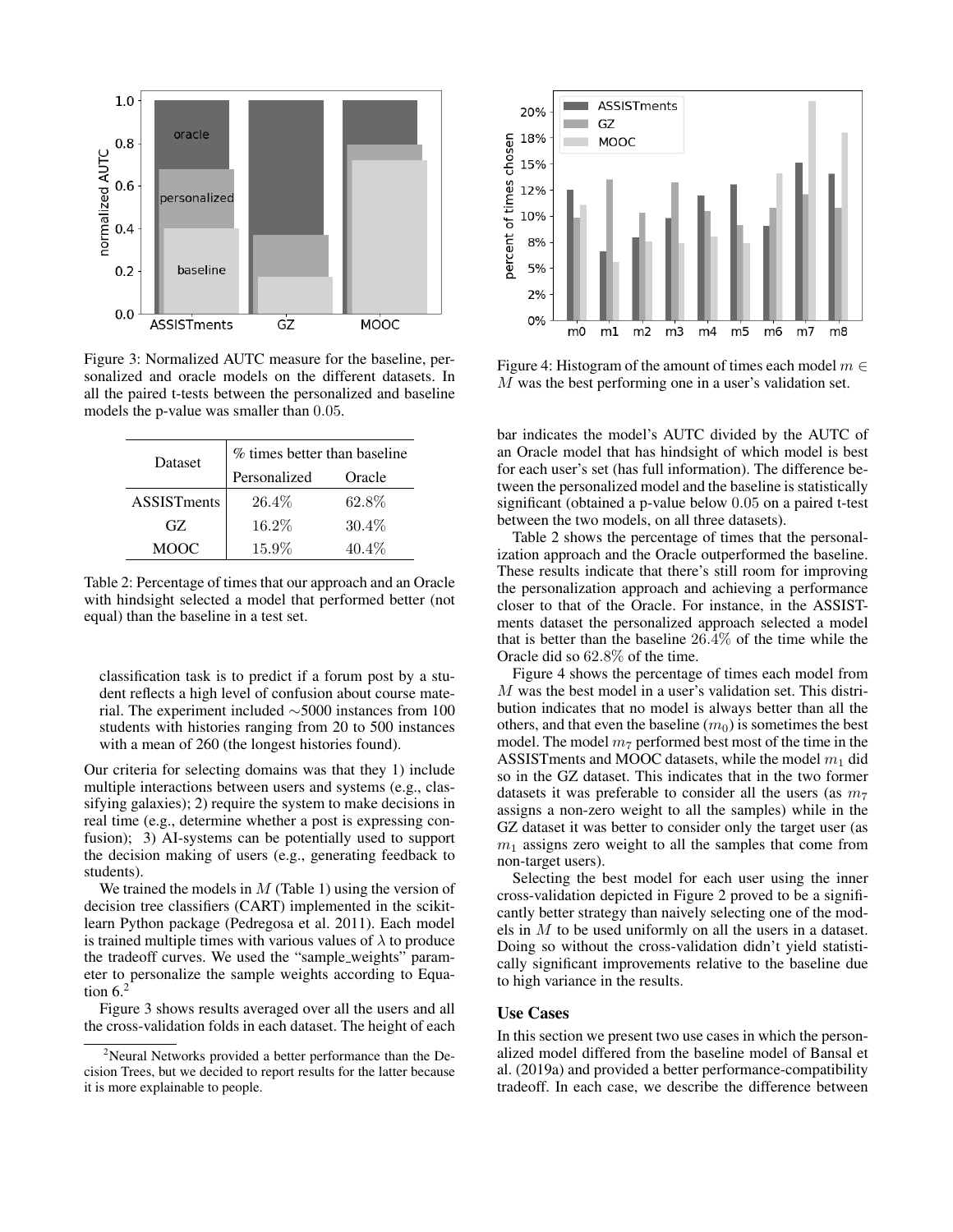

Figure 5: Baseline and personalized decision trees (up to a depth of 3) for a target user in the ASSISTments dataset, produced by the CART algorithm. Each node includes the percentage of training samples at the respective node and the distribution over the target class weighted according to the sample weights (the shade indicates the majority class). The performance and compatibility measures in the user's test set are indicated.

a decision tree produced by the baseline model  $(m_0)$  and one produced by the personalized model (selected using the user's validation sets) such that both its compatibility and performance are significantly better than the baseline model. We focus on describing the differences between the models.

We begin with the ASSISTments dataset, where the classification task is to predict whether a student will solve a math problem correctly or not. The baseline model and the personalized model for the target user are shown in Figure 5. The model that provided the best tradeoffs in average on this user's validation sets was  $m<sub>5</sub>$ , which also happened to achieve a significantly better performance-compatibility tradeoff than  $m_0$  (the baseline model) on the user's test set.

A significant difference is that the personalized model uses the fact that the student lacks knowledge regarding some skills ("divisibility rules" and "least common multiple") as the student tends to choose the wrong answer in questions involving these skills, while the baseline model does not consider any particular skill.

An important trend that is exhibited in the dataset is that if a student's response time is less than ∼3000 milliseconds the answer is very likely to be incorrect. According to an AS-SISTments domain expert, a possible reason for this is that a short response time indicates that the student has guessed the answer. The baseline model capitalizes on this trend, significantly basing its decisions on this threshold. On the other hand, the personalized model did not split on this variable, possibly reflecting the fact that it's less common for the target user to guess an answer.

The "opportunity" variable indicates how many questions involving the same skill the student has answered in the past. According to domain experts, high opportunity values along with incorrect answers reflect students who are "gaming" the system and answering arbitrarily, since the number of opportunities stacks up with each answer given to questions involving the same skill regardless of its correctness. The per-

sonalized model predicts the answer will be incorrect given an opportunity count greater than 14 on questions where the skill involved is not defined, hinting that this student may be a "gamer" when it comes to this kind of questions. The baseline model does not check for this trend, possibly indicating that most students are not "gamers".

Next we analyze a use case for the MOOC dataset, where the classification task is to predict whether a forum post by a student reflects a high level of confusion or not. Please refer to the supplementary material to see the corresponding decision trees. The personalized model significantly outperformed the baseline model in terms of AUC (97% vs 68%) when being 100% compatible with the pre-update model. In this case the best performing model in the user's validation sets was  $m_3$ , a model that gives a relatively low importance to non-target users.

The most important difference between the baseline model and the personalized model is that the personalized model considers whether the forum post contains many words of the type "insight" and "cause", which are words like "think", "know" and "because". The fact that a post includes many of these words indicates that the student may be explaining something rather than posting a question that expresses confusion. The personalized model benefited from making this distinction, which it found useful apparently because the target student commonly gives explanations to other students.

Another difference between the two models is that the the personalized model's decision tree branches according to the amount of words in the category "tentative", which includes words like "maybe" and "perhaps". In the cases where the student included many of these words, the forum post was likely to indicate confusion. The baseline tree doesn't branch by this variable, possibly indicating that this student hypothesizes answers to his/her own questions more often than the average user.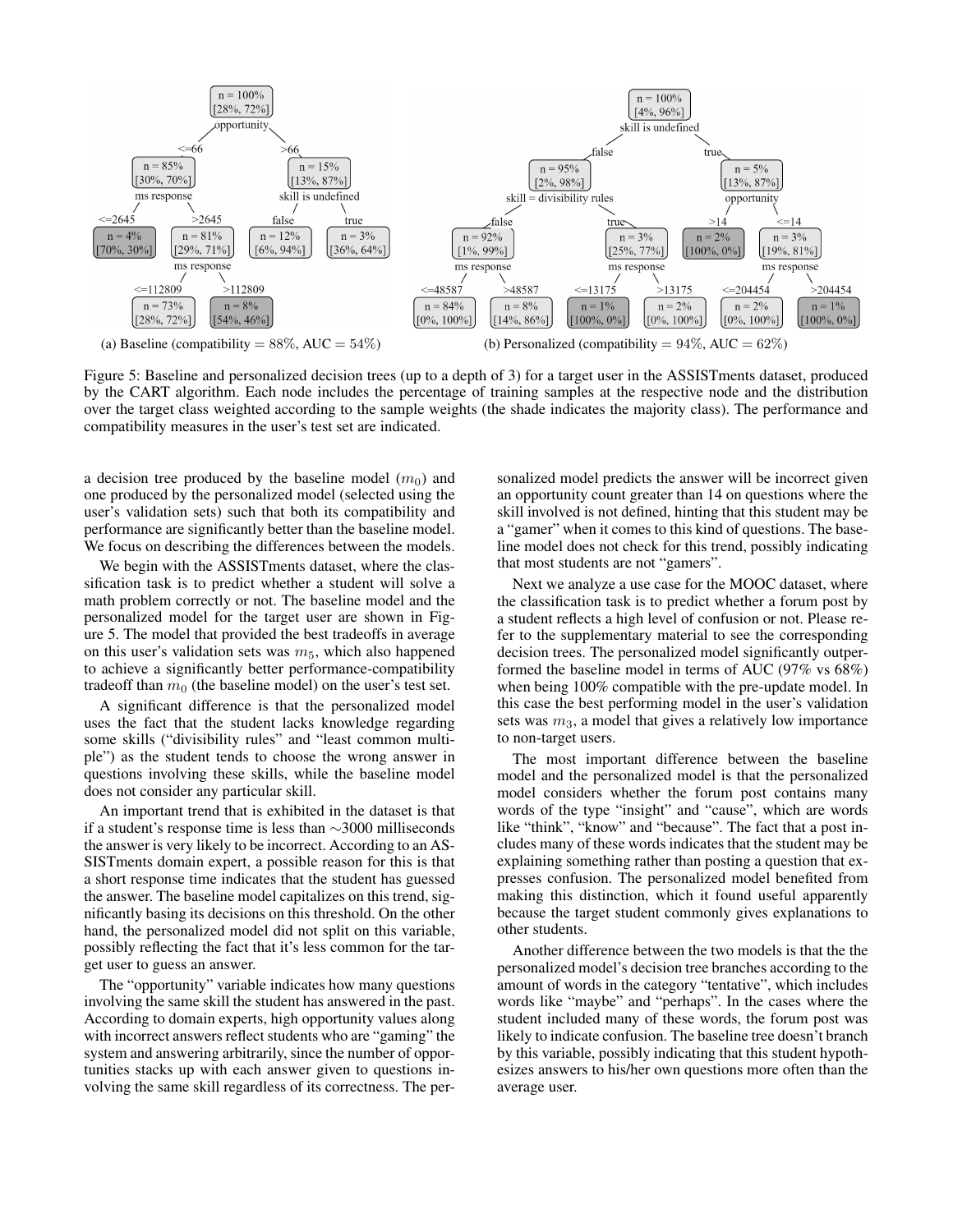Lastly, the personalized model's tree checks for whether the post includes many words from the "friend" category, which are words like "buddy" and "neighbor". It found that the post is very likely not showing confusion if it contains many of these words, which may indicate that this student often engages in social conversations.

## Related Work

This paper builds on the recent work of Bansal et al. (2019b) that introduces the idea of the compatibility score of an update (Equation 1) and proposes a method for increasing this score by employing a customized loss function (Equation 2) where an additional weighted penalty is given for newly introduced errors (mistakes that the model prior to the update didn't make). They showed that forcing the update to be more compatible generally decreases its performance, i.e. a performance-compatibility tradeoff. We expand this method by adding the notion of personalization towards target users with the goal of improving the performance-compatibility tradeoff provided by the update.

The underlying idea behind the method proposed by Bansal et al. (2019b) (and therefore behind the method proposed here as well) is similar to several other works. One such example are Model Ensemble methods (Opitz and Maclin 1999), in particular AdaBoost (Freund, Schapire et al. 1996). In both methods, an additional penalty is given for different types of errors that depends on a previously trained model. In AdaBoost this additional penalty is given for mistakes that the previous model made and in the method of Bansal et al. (2019b) for mistakes the previous model didn't make. It could be interesting to explore the theoretical similarities between these two methods, since model ensemble enjoys a vast theoretical framework (Freund, Schapire et al. 1996).

Choosing the best model for each user is related to research on methods for choosing the best expert (Herbster and Warmuth 1998), but in our work we simply consider the quality of the performance-compatibility tradeoffs (in terms of AUTC) provided by the various models on a validation set to determine this. Further implementation of the ideas proposed in that research may improve the reliability of this selection.

Several other works relate to the personalization of AImodels to users but do not address the personalization of updates to these systems, let alone the notion of an update's compatibility with the prior model. For instance, for the ASSISTment dataset mentioned in previous sections, work was performed on individualizing student models (Wang and Heffernan 2012; Pardos and Heffernan 2010) and on clustering the students (Trivedi, Pardos, and Heffernan 2011; Trivedi et al. 2010) with the goal of improving the accuracy of the predictions.

Much work has been done in the field of human-AI interactions. The compatibility of an update to an AI-system is closely related to the 14<sup>th</sup> Guideline for Human-AI Interactions from Amershi et al.'s work (Amershi et al. 2019) described as *"Update and adapt cautiously: Limit disruptive changes when updating and adapting the AI-system's* *behaviors"*. In our case, this means making sure that the predictions made by the updated model conform to the user's expectations that developed prior to the update. It is related also to the 5th step in an article from Google Design (Lovejoy 2017) that states the importance of making sure that the AI-system and the user's model evolve in tandem. For more references to related work on human-AI interaction and the field of AI-advised human decision making refer to the related work section in the paper of Bansal et al. (2019b).

## Conclusion

The compatibility of an update to an AI-system with the system prior to the update is important for the adequate functioning of human-AI teams (Bansal et al. 2019a,b). Previous work addressed the problem of increasing compatibility by developing a loss function that delivers an additional penalty for newly introduced errors (mistakes that the model prior to the update didn't make), and showed that there's a tradeoff between the compatibility and performance of the updated model (Bansal et al. 2019b). We extended this approach by personalizing the model's objective function to target users with the goal of producing improving this tradeoff. We also proposed a framework for selecting the best way of performing this personalization.

The experimental results showed that our personalization approach can yield significantly better performancecompatibility tradeoffs than the baseline non-personalized model. We then analyzed two use cases where the personalization exceptionally outperformed the baseline and showed that the personalized classifier model differed fundamentally from the baseline model.

Our approach is limited in the sense that it assumes that the user's future interactions with the system will resemble the ones observed so far. In future work we will address this limitation, and explore ways of modifying the objective function beyond simply assigning weights to the dataset samples possibly by employing program synthesis or inverse reinforcement learning methods. We believe that informing users about the performance-compatibility tradeoff of the models that are used to interact with them can contribute on making AI-systems more transparent.

## Acknowledgements

Thanks very much to Avi Segal and Nicholas Hoernle for helpful comments. This research was partially supported by Israeli Science Foundation (ISF) Grant No. 773/16 and by Canada's CIFAR AI Chairs program.

#### References

Amershi, S.; Weld, D.; Vorvoreanu, M.; Fourney, A.; Nushi, B.; Collisson, P.; Suh, J.; Iqbal, S.; Bennett, P. N.; Inkpen, K.; et al. 2019. Guidelines for human-ai interaction. In *Proceedings of the 2019 CHI Conference on Human Factors in Computing Systems*, 1–13.

Bansal, G.; Nushi, B.; Kamar, E.; Lasecki, W. S.; Weld, D. S.; and Horvitz, E. 2019a. Beyond Accuracy: The Role